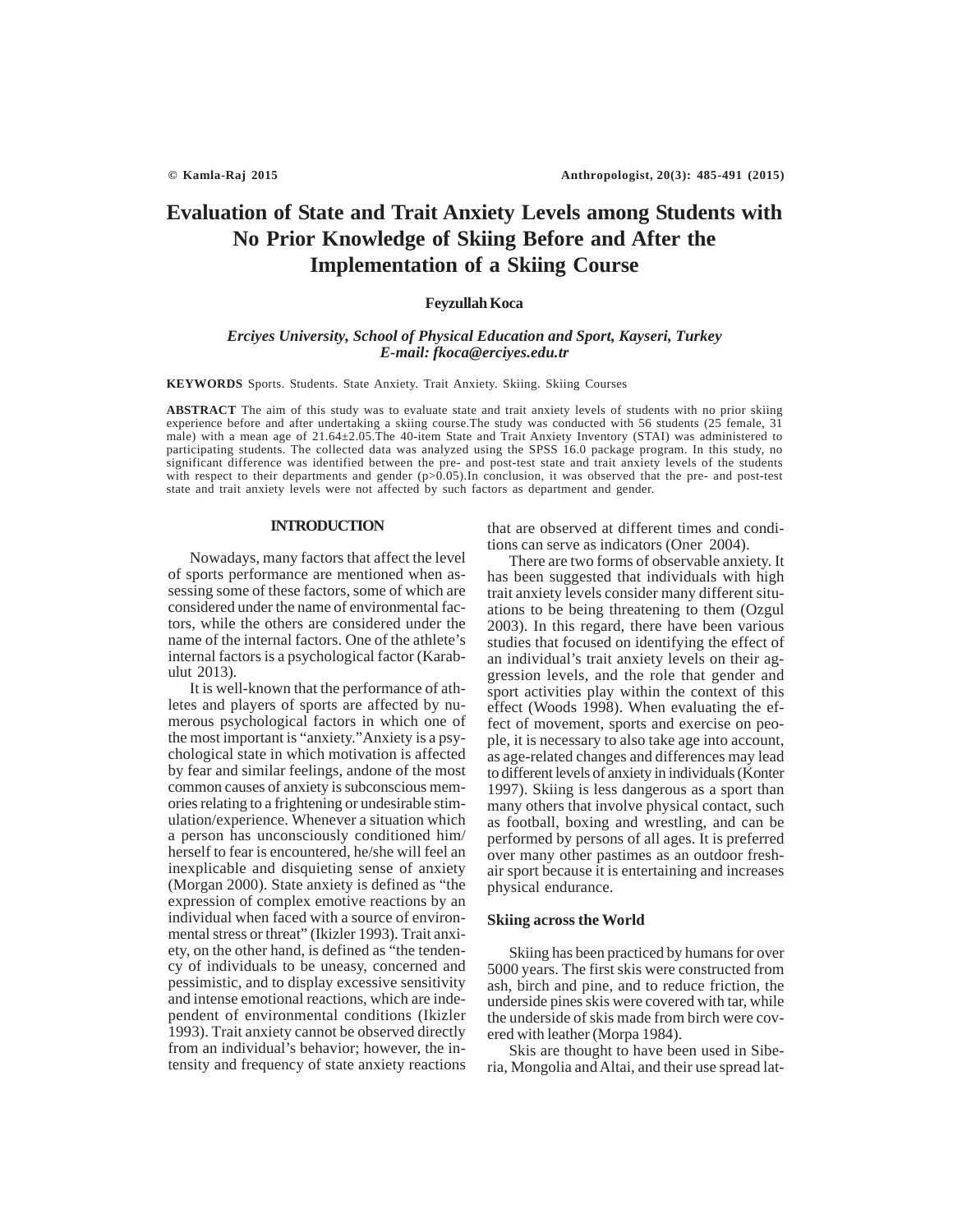er towards North America, the Balkans and Anatolia, including the northwestern direction towards Scandinavia and Iceland. The first ski was discovered in Sweden in 1921 during an archeological excavation, and was identified as being 4500 years old; while the first skiing club in the world was founded in Norway by Fridtj of Nansen in 1877, and was called "Ski Clup de Cristina." More skiing clubs were established in Germany in 1890, in Austria in 1894, in France in 1901 and in the United Kingdom in 1903 .The International Ski Federation (*Federation International de Ski*, FIS), centered in Bern, was founded in 1924, and skiing events were included in the winter Olympics program that same year.The FIS organized the first "cross-country skiing" competitions in 1925, and the first "alpine skiing" competitions in 1931. These competitions held separately and in different locations every four years (Morpa 1984).

## **Skiing in Turkey**

To cope with the difficult natural conditions, the Turks and Ottomans use a type of shoe with upwards-pointing tips known as an "ivik," which functioned as a ski.The first adoption of modern skiing by the Turks took place in 1915 with the formation of military ski units within the armed forces of the Ottoman Empire (Morgan T 2000). In the same year, the armed forces began giving skiing training at its skiing camps in Erzurum Kerim Hitli Tabyasi, under the lead and tutorship of Albert Bilstein from Austria.

Later, in 1930, skiing was adopted as a civilian sport in Turkey through the efforts of Herr Ridel, a German physical education teacher at the Ankara Gazi Education Institute and the High School of Agriculture. These schools also provided the necessary equipment for skiing.In 1933, a group of faculty members from the Istanbul Galatasaray High School began skiing onUludag Mountain, and the inclusion of skiing in 1935 in the activities of the Turkish Mountaineering and Winter Sports Federation, presided over by Latif Osman Cikigil, marked the beginning of official skiing activities and organizations in Turkey. The first skiing competition in Turkey to be organized according to international rules was held in 1944 through the efforts of Asim Kurt. Official skiing activities in Turkey began to be overseen and organized by the Ice Skating and Winter Sports Federation in 1986, and the Turkish Skiing Federation was founded in 1990. In 1990, the Turkish Skiing Federation added grass skiing into its activities, and began organizing international competitions in this branch of sports in Turkey (Morgan 2000).

The main skiing centers in Turkey include those at Budi (Agri), Beydaglari (Antalya), the Elmadag (Ankara), Merkez (Bitlis), Yolcati (Bingol), Kartalkaya (Bolu), Uludag (Bursa), Palandoken (Erzurum), Zigana (Gumushane), Sarikamis (Kars), Erciyes (Kayseri), Ilgaz (Kastamonu) and Bolkar (Erzincan).

## **MATERIAL AND METHODS**

## **Implementation of the Skiing Course**

The study was conducted with 56 students aged 18–27, all of whom were attending the Erciyes University School of Physical Education and Sports Teaching, Coaching Training, Sports Management and Recreation, and were receiving education in the Department of Physical Education and Sports. All students were taking part in a skiing course for the first time. The participants were administered with the State and Trait Anxiety Inventory (STAI) twice as part of the study, once before and once after taking part in the skiing course. Prior to administering the inventory, all participating students were informed of the aim and the importance of the study.

The first inventory was administered in a classroom environment before starting the skiing course, while the second inventory was administered after completion of the skiing course at Erciyes Mountain in the Kayseri Province.

In addition to the inventory, a personal information form was also provided to the students on which the students were required to record their name, their smoking status, information on any sports they took part in on a regular basis, their age, and the grade they received during the applied course in the presence of three observers.

#### **State and Trait Anxiety Inventory**

The State and Trait Anxiety Inventory (STAI), which consists of 40 items, was administered to all participating students.The participants were asked to answer each question in the state anxiety inventory on a scale of one to four, as: (1) *Not at all*, (2) *Somewhat*, (3) *Moderately s*o and (4) *Very much so*.The optional answers to the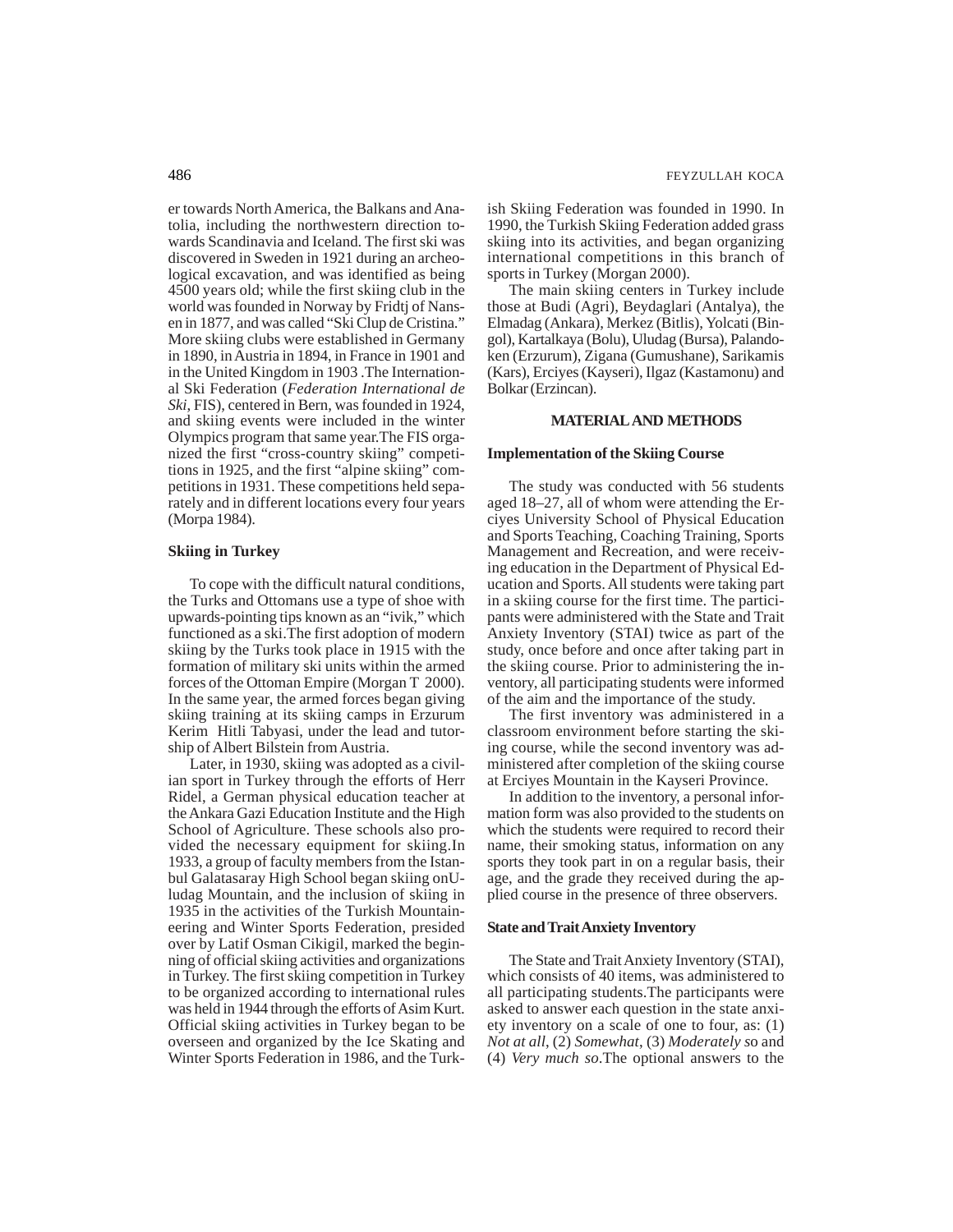trait anxiety inventory, on the other hand, were (1) *Almost never*, (2) *Sometimes*, (3) *Often* and (4) *Almost always*.

These inventories consist of two types of expressions,which are (1) direct expressions, and (2) reverse expressions. Direct expressions describe negative feelings, while reverse expressions describe positive feelings. When scoring reverse expressions, answers with a weighted value of 1 are considered as having a score of 4, while answers with a weighted value of 4 are considered as having a score of 1. In direct expressions, answers with a value of 4 are considered as indicative of a high level of anxiety. In reverse expressions, on the other hand, answers with a value of 1 indicate a high level of anxiety, while answers with a value of 4 indicate a low level anxiety.The statement "I feel uneasy" is an example of a direct expression, while the statement "I feel calm" is an example of an indirect expression. As such, assigning a score of 4 for the statement "I am uneasy", and assigning a score of 1 for the statement "I feel calm" both indicate a high level of anxiety (Oner 2004).

The state anxiety scale has ten reverse expressions, which are item numbers 1, 2, 5, 8, 10, 11, 15, 16, 19 and 20.The trait anxiety scale, on the other hand, has seven reverse expressions, which are item numbers 21, 26, 27, 30, 33, 36 and 39. Scoring can be performed in two different ways – either manually or by computer (Oner 2004). Manual scoring is carried out as follows. Two separate keys are prepared for the direct and reverse expressions. In this approach, one of the keys will be used to calculate the total weighted score of the direct expressions, while the second key will be used to calculate the total weighted score of the reverse expressions.The total weighted score obtained for the reverse expressions will then be subtracted from the total weighted score for the direct expressions, and apreviously determined and constant value will then be added to the resulting total weighted score.This constant value is 50 for the state anxiety scale, and 35 for the trait anxiety scale.The final calculated score will be the person's anxiety score (Oner 2004).

#### **Interpretation of Scores**

The range of possible scores that can be achieved in both scales is 20–80. A high score indicates a higher level of anxiety, while a low

score indicates a lower level of anxiety.The same approach is applied when interpreting the scores according to their percentage order. In other words, a lower percentage order (1, 5, 10) will indicate a lower level of anxiety.The mean scores observed during the administration of the scales varied between 36 and 41.

## **Statistical Analyses**

Statistical analyses of the collected data were performed using the SPSS 16.0 package program.The normality of the pre- and post-test state and trait anxiety scores, and the evaluation scores of the class teacher were tested using the Shapiro-Wilk test. In case a p-value  $< 0.05$  was obtained, the scores of the participating students were analyzed further using non-parametric methods.The Wilcoxon t test was used to compare the pre and post-test state and trait anxiety scores of the participating students. The Kruskal-Wallis H test was employed to evaluate whether there was any difference in the state and trait anxiety levels with respect to the departments of the participating students. Furthermore, the Mann-Whitney U test was used to determine whether gender or previous sport activities/experiences had any effect on their state and trait anxiety levels.

### **RESULTS**

The results showed that the pre-test trait anxiety score of the female students was 48.24±4.24, while the post-test score was 47.64±5.78; and the pre-test trait anxiety score of the male students was  $44.61 \pm 4.46$ , while the posttest score was 45.75±3.71. Additionally, the pretest state anxiety score of the female students was 41.04±11.71, while the pre-test score of the male students was 33.39±10.12. The post-test state anxiety score of the female students was 40.96±11.97, while the post-test score of the male students was 37.45±10.87 (Table 1).

Based on this data, it was determined that the pre- and post-test state and trait anxiety scores of female were very close to each other and it could be said that the state and trait anxiety of the female students didn't change. However the higher female scores than male scores show that state and trait anxiety of the female students higher than those of the male students (high scores indicate a high level of anxiety and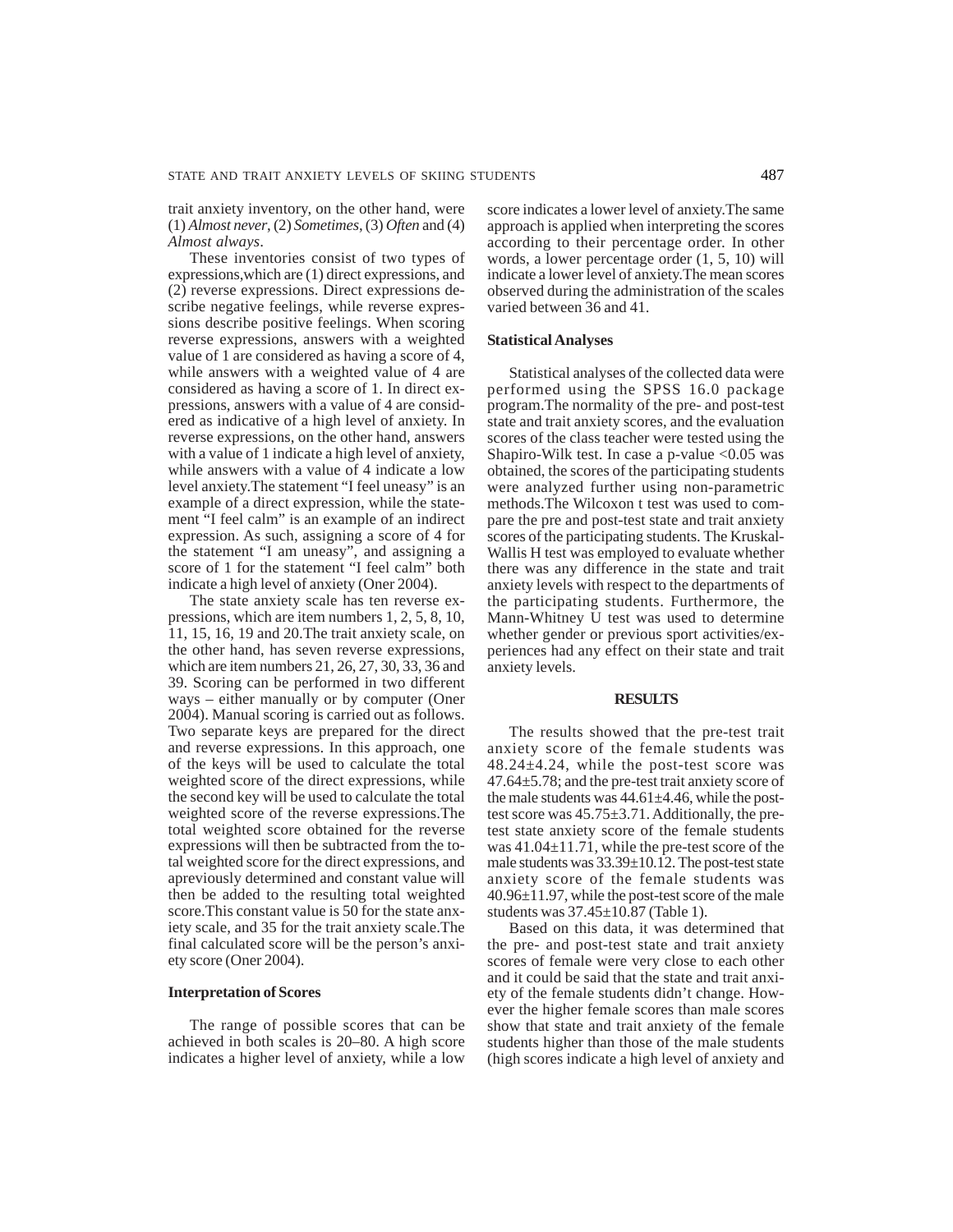**Table 1: Anxiety scores of participants before and after taking part in the skiing course (Wilcoxon signed t-test)**

| $N = 56$ | Female                                                            |                                       |  | Male                                            |                                     |                |
|----------|-------------------------------------------------------------------|---------------------------------------|--|-------------------------------------------------|-------------------------------------|----------------|
|          | Before the<br>skiing course                                       | After the skiing<br>course            |  | Before the<br>skiing course                     | After the<br>skiing course          |                |
|          | Trait Anxiety $48.24 \pm 4.74$<br>State Anxiety $41.04 \pm 11.71$ | $47.64 \pm 5.78$<br>40.96 $\pm$ 11.97 |  | $0.39744.61 \pm 4.46$<br>$0.44333.39 \pm 10.12$ | $45.75 + 3.71$<br>$37.45 \pm 10.87$ | 0.945<br>0.596 |

low scores indicate a low level anxiety). It was also observed that the post-test state anxiety scores of the male students were lower than their pre-test scores. While there is no statistically significant difference (Wilcoxon signed t-test) between the pre- and post-test anxiety scores (Table 1), this result may indicate that the negative feelings of the male students could be increased after the skiing course.

The study analyses indicated that, according to the Wilcoxon signed rank-s test, the difference between the pre-test and post-test anxiety scores was not significant. According to the results of the Spearman's rho test, shown in Table 2, a weak and negative relationship was identified between the students' post-test performance/success scores and their post-test trait anxiety scores (Fig. 1), while a very weak relationship was identified

**Table 2: Anxiety Levels (Spearman's rho test)**

|       | Application score |       |  |  |
|-------|-------------------|-------|--|--|
|       | Spearman's rho    |       |  |  |
| Trait | $-0.208$          | 0.124 |  |  |
| State | $-0.155$          | 0.255 |  |  |

between the students' post-test performance/success scores and their post-test state anxiety scores (Fig. 2). This indicates that the above mentioned relationships were not significant, despite being closely interrelated.

## **DISCUSSION**

State anxiety and trait anxiety are commonly investigated factors in sports psychology, although we were able to identify only a few previ-

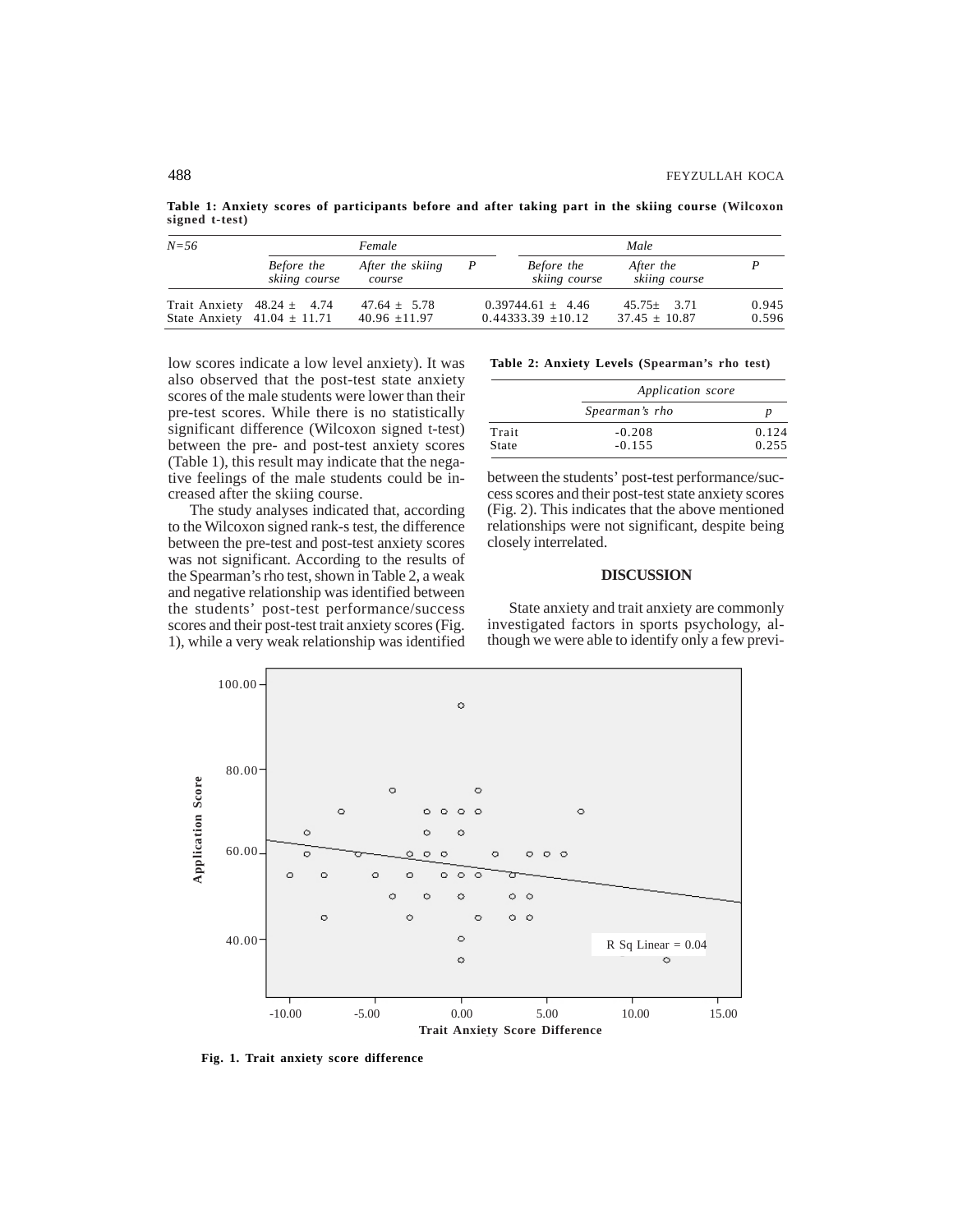

ous studies of state anxiety and trait anxiety which are related to the specific sport of skiing. The study found that both the pre- and posttest state and trait anxiety scores of the female participants were higher than those of the male participants. In addition, it was observed that the state and trait anxiety scores of the female participants decreased following the applied skiing course, while the scores of the male participants increased. According to the Wilcoxon t test, the difference between the pre- and posttest anxiety scores was not significant (p>0.05), while the Spearman's rho test identified a weak and negative relationship between the students' post-test performance/success scores and their post-test trait anxiety score. Moreover, there is a very weak relationship between the students' post-test performance/success scores and their post-test state anxiety scores. The results of the statistical analyses indicated that the above mentioned relationships were not significant, despite being closely interrelated. The questionnaires administered during the study asked the study participants such questions as whether they took part in sports, or whether they smoked. Tests were then carried out to determine whether their state and trait anxiety scores affected their skiing education. The Mann Whitney U test identified no statistically significant effect  $(p>0.05)$ .

Bingol et al**.** have been working on the topic "Determining the Anxiety Levels before Games of National Taekwondo Team Athletes who are Studying at Universities". Players were grouped according to their gender. Observations showed that the difference between genders does not have much difference in the anxiety level among players. Researchers have experienced this situationdue to the specificities of National Teakwondo Players (Bingol et al. 2012). Dursun and his colleagues have observed that students with work experience in business have lower levels of anxiety and hopelessness with their study topic "Labour Market Prospects of University Students with work Experiences and the Relationship Between Hopelessness and Anxiety Levels". Learning and gaining experience during the process of intern or short-term and fulltime work, facilitates their integration and helps them to adapt to work, which overall affects the students mental health in a positive way. Studies have supported this view (Dursun 2012).

In his study, the researcher identified no difference between genders with respect to their state anxiety scores, while the trait anxiety score of the female study participants were significantly higher. Ozgul (2003) argued that the higher trait anxiety scores of the female participants may be due to their tendency to exhibit intense emotive reactions, such as mistrust in others, uneasiness, feelings of loneliness, excessive emotionality and increased sensitivity under stress. It was sug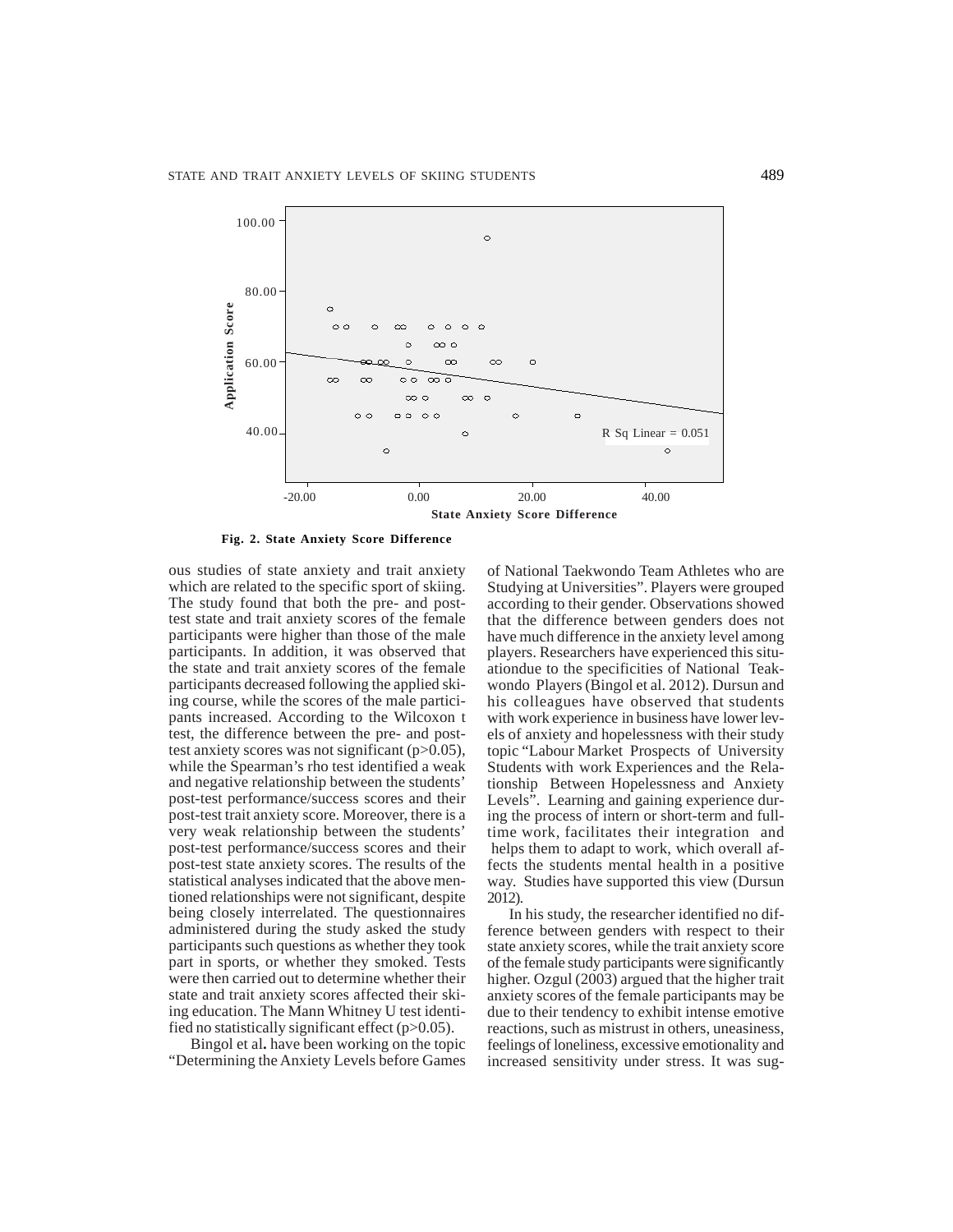gested that these emotive reactions were, in turn, likely to be caused by the difficulties they experienced in their educational life, as well as the difficulties associated with living apart from their families (Ozgul 2003). In Engur's study entitled "The Effect of the Motivation to Succeed on the State Anxiety Level of Elite Athletes" that was conducted on 279 athletes (55 female, 224 male), no statistically significant difference was identified between the anxiety levels of the two genders which concurs with the results of our study (Engur 2002). In Ogut's (2004) study entitled "The Comparison of Trait Anxiety Levels and Self-Respect in Sports," no relationship was observed between the total trait anxiety scores of the two genders (Ogut 2004). In a study conducted by Ozbekci, no relationship was identified between the gender of athletes/players and their level of anxiety during competitions (Ozbekci 1989).

In a study of Taekwondo proponents conducted by Yucel no significant difference was observed in the state and trait anxiety levels with respect to gender, and the relationship between gender and the trait anxiety score was not found to be significant (Yucel 2003). In sporting activities, failure or lack of success results generally in higher levels of state anxiety. In a previous study it was observed that the level of anxiety increased among students in the event of their performance not meeting expectations (Artok 1994).

The study of *Masami H and his colleagues*  which was conducted at the University football team showed us that athletes with low trait anxiety levels result with decrease in their performance, where as athletes with high trait anxiety level have increase with their performance (Masami 2012).

Sporting competitions lead to higher levels of trait anxiety among the sportsmen and women as well as athletes. A relationship exists between the level of anxiety and sport performance, and the level of anxiety is further influenced by independent variables such as gender and their past level of experience in the relevant sport (Gumus 2002).

## **CONCLUSION**

In conclusion, no significant difference was observed between the findings of previous studies performed in this area, which was the case also for the present study.

The researcher believes that the quality of data obtained in this study can be further improved by increasing the sample size, by applying additional inventories to students, by increasing the time period between the pre- and post-test administration of the inventories, and by also including in the study sample of older individuals with sedentary lifestyles.

It is suggested to do another studies, on the more high altitude and in the different age groups.

#### **REFERENCES**

- Artok F 1994. *Universitelerarasi Basketbol Musabakalarina Katilan Basketbolcularin Mac Oncesi Durumluk Kaygi Duzeylerinin Performanslarina Etkisi.* Master Thesis, Unpublished. Adana: Cukurova Universitesi Sosyal Bilimler Enstitusu.
- Bingol H, Coban B, Bingol S, Gundogdu C 2012. Universitelerde Ogrenim Goren Taekwondo milli takim sporcularinin mac oncesi kaygi duzeylerinin belirlenmesi. *Selcuk University Journal of Physical Education and Sport Science*, 14(1): 121–125.
- Dursun S Aytac P 2012. Universite ogrencilerinin isgucu piyasasina yonelik beklentileri ve is deneyimleri ile umutsuzluk ve kaygi duzeyleri arasindaki iliski uzerine bir arastirma. *Sosyal Bilimler Dergisi* 10(1).
- Engur M 2002. *Elit Sporcularda Basari Motivasyonun, Durumluk Kaygi Duzeyleri Uzerine Etkisi.* Master Thesis, Unpublished, Izmir: Ege Universitesi Saglik Bilimleri Enstitusu.
- Gumus M 2002. *Profesyonel Futbol Takimlarinda Puan Siralamasina Gore Durumluk Kaygi Duzeylerinin Incelenmesi.* Master Thesis Unpublished, Sakarya Universitesi Sosyal Bilimler Enstitusu, Sakarya.
- Ikizler C 1993. *Sporda Basariyi Etkileyen Psikolojik Faktorler ve Psikolojik Antrenman*. PhD Dissertation, Unpublished. MU: Saglik Bilimleri Enstitusu. Istanbul.
- Karabulut EO, Atasoy M, Kaya K, Karabulut A 2013. 13-15 Yas Arasi Erkek Futbolcularin Durumluk ve Surekli Kaygi Duzeylerinin Farkli Degiskenler Bakimindan Incelenmesi. *Ahi Evran Universitesi Kirsehir Egitim Fakultesi Dergisi (KEFAD)* 14(1): 243-253.
- Konter E 1997. Profesyonel Futbolcularin Yas Gruplarinin, Durumluluk Kaygi Duzeylerine Etkis*i*. *I. Uluslararasi Spor Psikolojisi Sempozyumu, Mersin.*
- Masami H, Akihora H 2012. The relationships among trait anxiety, state anxiety and the goal performance of penalty shoot-out by university soccer. *Plos One* 7(4): e35727. doi:10.1371 April 23.
- Morgan T 2000. *Hacettepe Unv. Psikoloji Bolumu Ogretim Elemanlari), Psikolojiye Giris*. Ankara: Hacettepe Unv. Psikolji Bolumu Yayinlari, pp. 227-228.
- Morpa Spor Ansiklopedisi 1984. *Morpa Kultur Yayinlari* Volume 4, Ankara.
- Ogut R 2004. *Sporda Surekli Kaygi Duzeyi Ile Benlik Saygisinin Karsilastirilmasi.* Master Thesis, Unpublished. Izmir: Ege Universitesi Saglik Bilimleri Enstitusu Sporda Psikol-Sosyal Alanlar Anabilim Dali Programi.